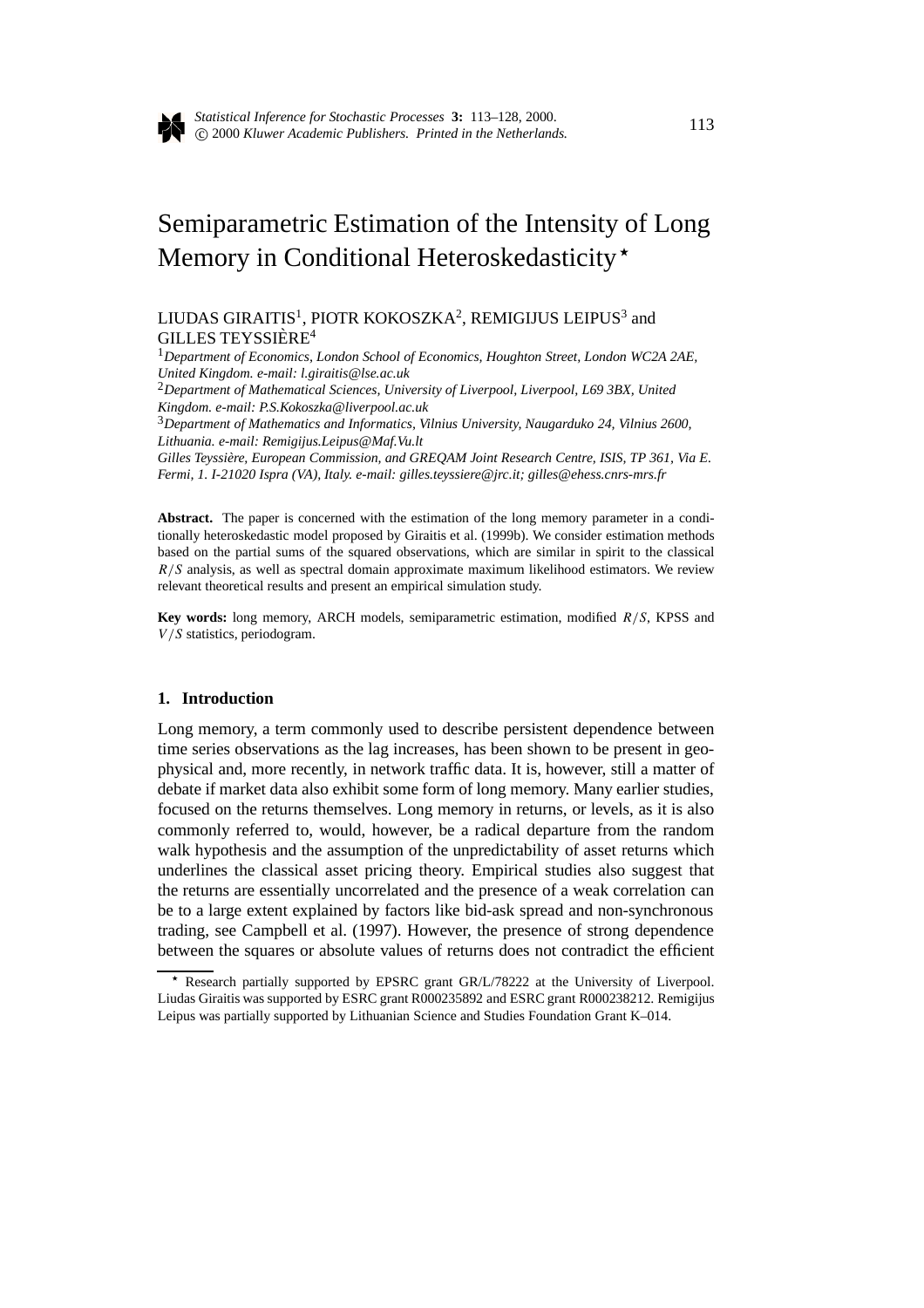market hypothesis and many empirical studies suggest that such transformations of returns exhibit some form of persistent dependence. The presence of long memory in the squares of returns may have profound implications. For example, the volatility estimators based on historical data can be affected, which may in turn impact pricing of derivative products.

In order to develop estimation procedures, a parametric or semiparametric model must be postulated in which the squares of returns form a long memory stationary sequence. Even though several attempts have been made to construct such models by modifying classical ARCH or GARCH specifications, Giraitis et al. (2000) showed that some of these models have in fact short memory, see Section 2 for more details. Recall that in the context of covariance stationary linear time series, long memory is typically characterized by the requirement that the autocovariance function decays at the rate  $k^{2d-1}$ ,  $0 < d < 1/2$ , and hence, is not absolutely summable; a series is said to have short memory if the autocovariance function is absolutely summable. These definitions are applicable to any stationary sequences, and we adopt them in this paper to the sequences of squares  $r_t^2$ , where the  $r_t$  follow an ARCH type model developed by Giraitis et al. (1999b). The new model is different from the traditional ARCH( $\infty$ ) in that the parameter  $\sigma_t$  itself, not the conditional variance  $\sigma_t^2$ , is a linear function of the past returns. The construction implies that the autocovariance function  $Cov(r_t^2, r_{t+k}^2)$  decays at the rate  $k^{2d-1}$  for some  $0 < d < 1/2$ . We believe that it is not possible to modify the classical ARCH( $\infty$ ) specification in such a way that the autocovariances of the  $r_t^2$  decay like  $k^{2d-1}$ , see Proposition 2.1 and Giraitis et al. (1999b) for a more extensive discussion. The model of Giraitis et al. (2000) is described in detail in Section 2.

The paper examines two types of estimation procedures. The first class of estimators, examined from the theoretical and empirical point of view, goes back to the pioneering work of Mandelbrot and his collaborators, see references in Section 3, who developed the *rescaled range*, or *R/S*, method of Hurst (1951) into a widely used tool for estimating the intensity of long memory. In addition to the *R/S* method, we also study estimators based on the KPSS statistic of Kwiatkowski et al. (1992) and the *V /S* statistic proposed by Giraitis et al. (1999a). In the latter two methods, the range of the partial sums appearing in the  $R/S$  statistic is replaced, respectively, by their 'second moment' and 'variance'. Details are presented in Subsection 3.1. The above three methods are based on subdividing the sample into a number of blocks. The choice of the blocks is important as it affects the accuracy of the estimators. There is no theoretical guidance as to how to subdivide the sample, so Monte Carlo simulations must be employed. The second procedure is based on the spectral domain approximate maximum likelihood estimator developed by Robinson (1995) in the setting of linear long memory processes. We focus only on an empirical study of this estimator. In a practical implementation of this procedure, the choice of a bandwidth of Fourier frequencies around zero is crucial. Even though some theoretical results are available in the linear and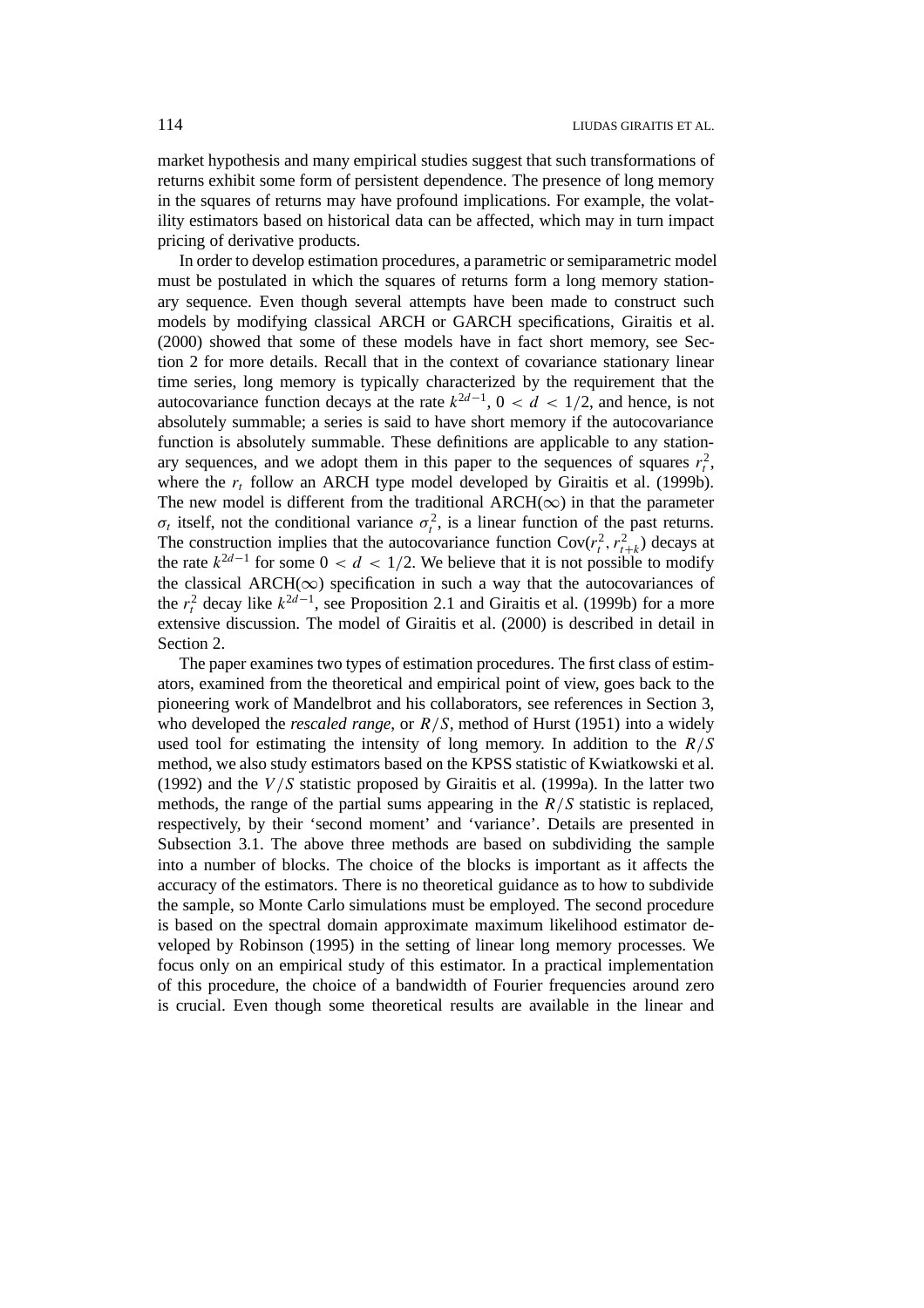LONG MEMORY IN ARCH MODELS 115

Gaussian cases, see Subsection 3.2, Monte Carlo simulations offer a more detailed guidance. Our simulations support the conjecture that this estimation procedure, developed originally for Gaussian and linear processes, might also be applicable to ARCH type models. Its theoretical justification and properties in this setting are largely an interesting open problem.

The paper is organized as follows: Section 2 introduces the model of Giraitis et al. (1999b). In Section 3, we describe the estimators and develop the necessary theoretical background. Section 4 contains the results of an extensive simulation study and provides the technical details of the implementation of the estimation procedures presented in Section 3.

## **2. The Model**

We describe in this section the model of Giraitis et al. (1999b) and discuss its main properties. The central feature of this model is that while the observations (returns)  $r_t$  are uncorrelated, their squares have the autocovariance function which is not absolutely summable. This is in contrast to a classical  $\text{ARCH}(\infty)$  sequence whose squares have an absolutely summable autocovariance function. To underline the differences between the two specifications, we begin by recalling some relevant properties of the classical ARCH( $\infty$ ) model.

A random sequence  $\{r_k, k \in \mathbb{Z}\}\$ is said to satisfy ARCH( $\infty$ ) equations if there exists a sequence of independent identically distributed zero mean random variables  $\{\varepsilon_k, k \in \mathbb{Z}\}\$  such that

$$
r_k = \sigma_k \varepsilon_k, \quad \sigma_k^2 = a + \sum_{j=1}^{\infty} b_j r_{k-j}^2,
$$
\n(2.1)

where  $a \ge 0$ ,  $b_j \ge 0$ ,  $j = 1, 2, \ldots$ . As mentioned in the introduction, in this paper we focus on the sequence of squares  $X_k = r_k^2$ . If the  $r_k$  obey (2.1), then the  $X_k$ satisfy the equations

$$
X_k = \varepsilon_k^2 \left( a + \sum_{j=1}^{\infty} b_j X_{k-j} \right). \tag{2.2}
$$

Using a Volterra-type representation

$$
X_k = a + a \sum_{l=1}^{\infty} \sum_{j_1,\dots,j_l=1}^{\infty} b_{j_1} \dots b_{j_l} \varepsilon_k^2 \varepsilon_{k-j_1}^2 \dots \varepsilon_{k-j_1-\dots-j_l}^2,
$$

Giraitis et al. (2000) obtained a number of results which show that under mild assumptions sequences  $X_k$  satisfying (2.2) cannot have long memory. These assumptions require essentially that  $\sum_{j=1}^{\infty} b_j < \infty$ , a condition imposed also in Ding and Granger (1996), Baillie et al. (1996) and related papers which aimed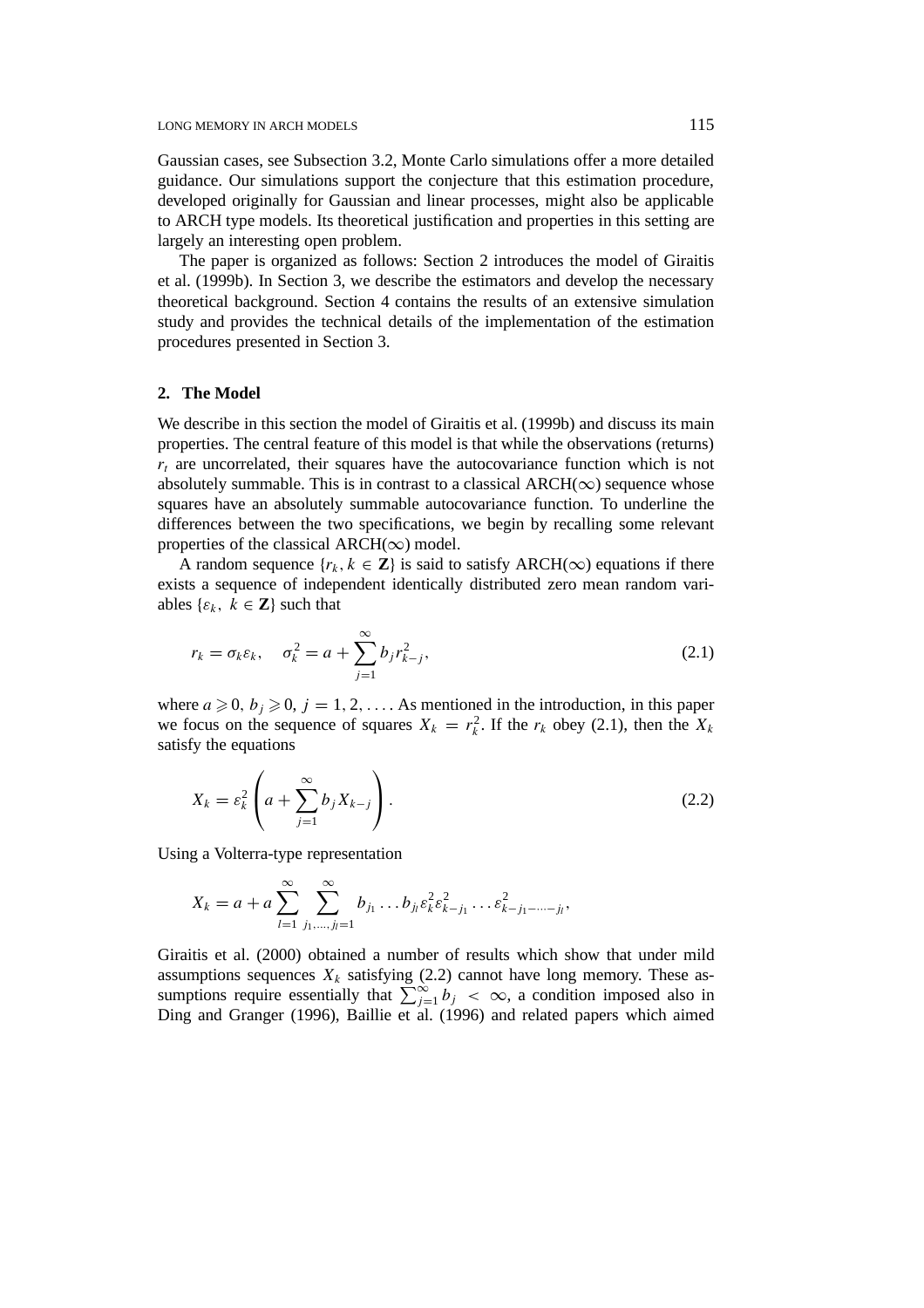at constructing ARCH type models with long memory in squares. Kokoszka and Leipus (2000) showed that under the assumption

$$
(E\varepsilon_0^4)^{1/2} \sum_{j=1}^{\infty} b_j < 1
$$
\n(2.3)

there exists a unique weakly stationary solution to (2.2). Giraitis et al. (1999a, 2000) established the following results which show that the classical ARCH( $\infty$ ) model (2.1) has short memory in squares.

**PROPOSITION** 2.1. *If assumption* (2.3) *is satisfied, then for any*  $k \in \mathbb{Z}$ 

$$
0\leqslant \mathrm{Cov}(X_k,X_0)<\infty
$$

*and*

$$
\sum_{k=-\infty}^{\infty} \text{Cov}(X_k, X_0) < \infty. \tag{2.4}
$$

**THEOREM** 2.1. *Suppose*  $E\varepsilon_0^8 < \infty$  and

$$
(E\varepsilon_0^8)^{1/4} \sum_{j=1}^{\infty} b_j < 1.
$$

*Then as*  $N \rightarrow \infty$ 

$$
N^{-1/2} \sum_{j=1}^{[Nt]} (X_j - EX_j) \xrightarrow{D[0,1]} \sigma W(t), \tag{2.5}
$$

*where*  $\{W(t), t \in [0, 1]\}$  *is the standard Brownian motion,*  $\xrightarrow{D[0, 1]}$  *means weak convergence in the space*  $D[0, 1]$  *endowed with the Skorokhod topology and*  $\sigma^2 = \sum_{n=0}^{\infty} C_n \sigma^2$  $\sum_{k=-\infty}^{\infty}$  Cov $(X_k, X_0)$ *.* 

In a model introduced by Robinson (1991) and developed by Giraitis et al. (1999b), which we call here LM ARCH( $\infty$ ) (not to be confused with the LM-ARCH of Ding and Granger (1996) which is of the form (2.1)), relations (2.4) and (2.5) no longer hold; the covariances of the  $X_k$  decay at the rate  $k^{2d-1}$  for some  $0 < d < 1/2$ , and appropriately normalized partial sums converge to a fractional Brownian motion. This model is defined as follows. The  $r_k$  are assumed to satisfy

$$
r_k = \sigma_k \varepsilon_k, \quad \sigma_k = \alpha + \sum_{j=1}^{\infty} \beta_j r_{k-j}, \tag{2.6}
$$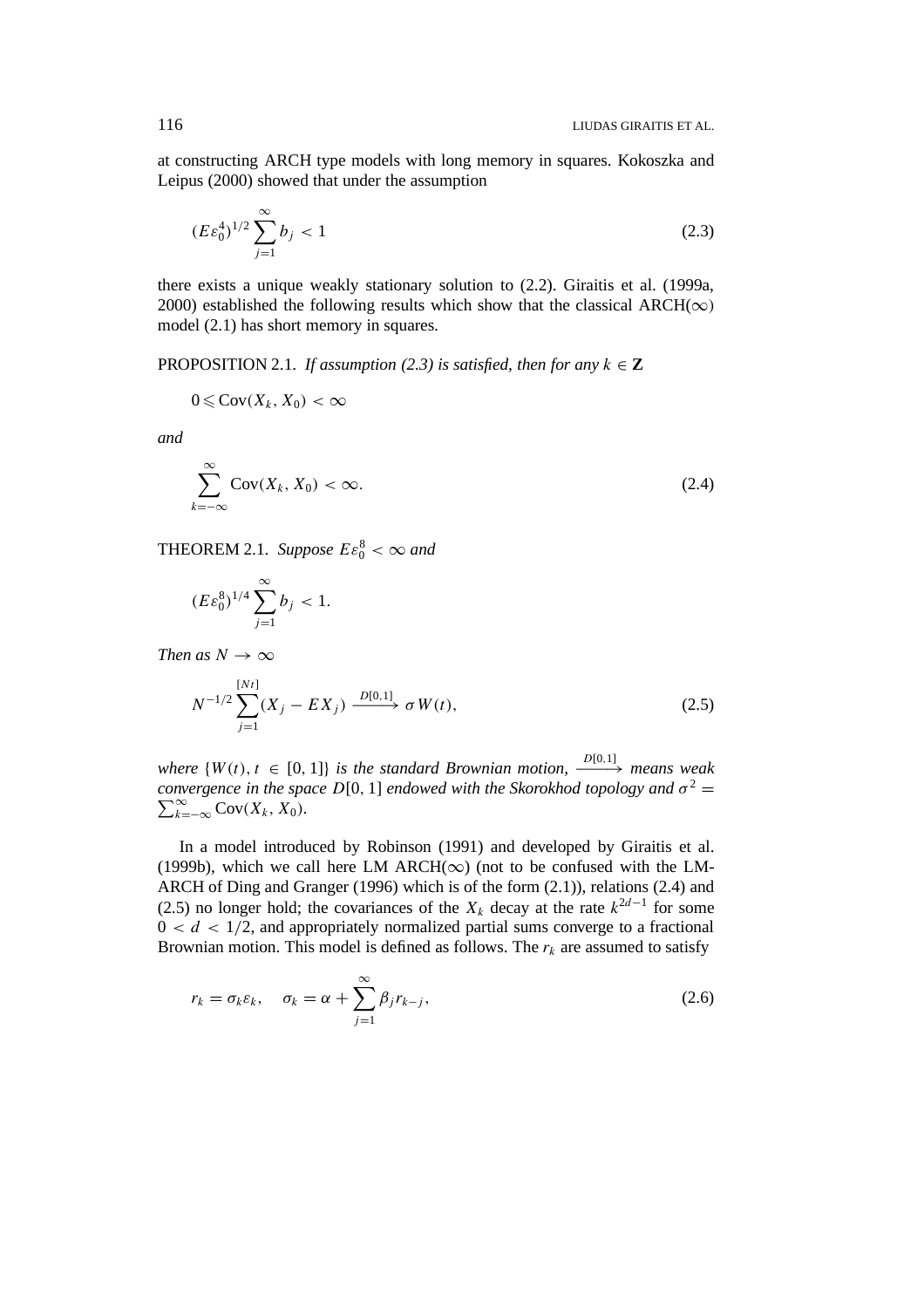where  $\{\varepsilon_k, k \in \mathbb{Z}\}\$  is a sequence of zero mean finite variance i.i.d. random variables, *α* is a real number and the weights  $\beta_i$  satisfy

$$
\beta_j \sim cj^{d-1}, \quad 0 < d < 1/2,\tag{2.7}
$$

for some  $c > 0$ .

Note that neither  $\alpha$  nor the  $\beta_i$  are assumed positive and, unlike in (2.1),  $\sigma_k$ , not its square, is a linear combination of the past  $r_k$ , rather than their squares. Observe also that condition (2.7) implies only  $\sum_j \beta_j^2 < \infty$  which contrasts with the assumption  $\sum_j b_j < \infty$ .

Giraitis et al. (1999b) established the following results which show that the squares of the  $r_k$  satisfying (2.6) and (2.7) have two essential features of long memory: hyperbolically decaying non-summable covariances and attraction to a fractional Brownian motion.

**THEOREM** 2.2. *Suppose*  $E\varepsilon_0^4 < \infty$  and

$$
L(E\varepsilon_0^4)^{1/2} \sum_{j=1}^{\infty} \beta_j^2 < 1,\tag{2.8}
$$

*where*  $L = 7$  *if the*  $\varepsilon_k$  *are Gaussian and*  $L = 11$  *in other cases. Then there is a stationary solution to Equations (2.6) and (2.7) given by orthogonal Volterra series*

$$
r_k = \sigma_k \varepsilon_k, \quad \sigma_k = \alpha \sum_{l=0}^{\infty} \sum_{j_1, \dots, j_l=1}^{\infty} \beta_{j_1} \cdots \beta_{j_l} \varepsilon_{k-j_1} \cdots \varepsilon_{k-j_1 - \dots - j_l}.
$$
 (2.9)

*The sequence*  $X_k = r_k^2$  *is covariance stationary and as*  $k \to \infty$ 

$$
\operatorname{Cov}(X_k, X_0) \sim C k^{2d-1},\tag{2.10}
$$

*where C is a positive constant.*

Recall that a Gaussian process  $\{W_H(t), t \geq 0\}$  is a fractional Brownian motion with parameter  $H \in (0, 1)$  if it has mean zero and covariances

$$
E[W_H(t_1)W_H(t_2)] = \frac{1}{2}(t_1^{2H} + t_2^{2H} - |t_1 - t_2|^{2H}).
$$
\n(2.11)

THEOREM 2.3. *If conditions of Theorem 2.2 are satisfied then as*  $N \to \infty$ 

$$
\frac{1}{N^{1/2+d}}\sum_{j=1}^{[Nt]}(X_j - EX_j) \xrightarrow{D[0,1]} c_d W_{1/2+d}(t),\tag{2.12}
$$

*where*  $c_d$  *is a positive constant.* 

We see that, in spite of the nonlinearity, the LM ARCH( $\infty$ ) model satisfies, up to a scaling constant, the same asymptotic relations (2.10) and (2.12) as the moving average  $Y_k = \sum_{j=0}^{\infty} \beta_{k-j} \varepsilon_j$  with the weights  $\beta_j$  (2.7).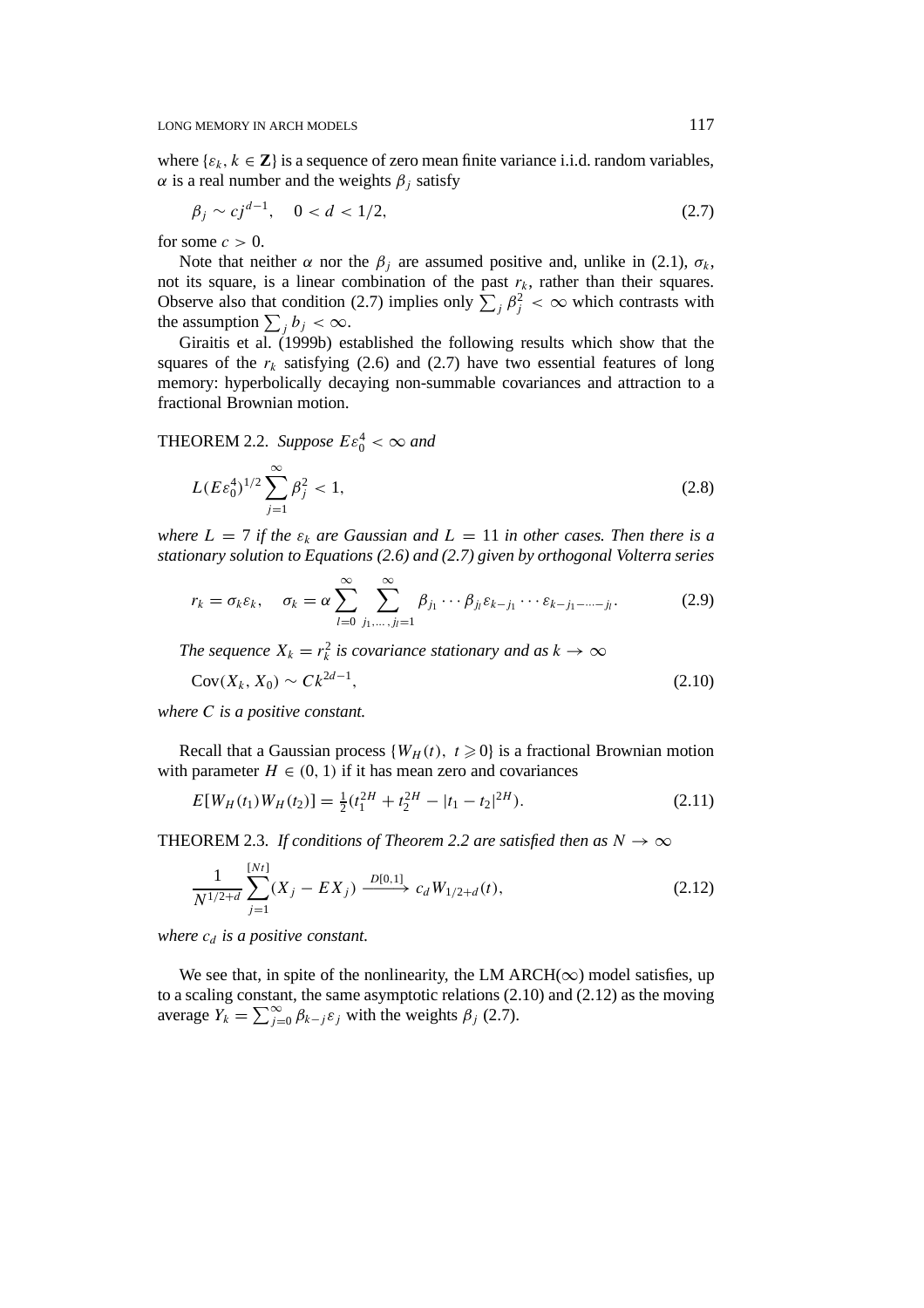We conclude this section by noting that the smallest possible value of *L* in (2.8) is not known; this is a complex combinatorial problem. In the Gaussian case the third order cumulants in a diagram formula used in the proof vanish, so a smaller value of *L* can be taken.

In the simulations presented in Section 4 we also use coefficients  $\beta_i$  for which relation (2.8) fails to hold with  $L = 7$ , so, strictly speaking, there is no theoretical justification for the results obtained in such cases. The estimation procedures, however, continue to perform quite well, suggesting a need for further theoretical research in this direction.

## **3. The Estimators**

In this section, we describe the two estimation procedures for the long memory parameter *d* in (2.6) and (2.7), and provide some theoretical background. Throughout the present section  $X_1, \ldots, X_N$  is an observed sample.

## 3.1. ESTIMATORS BASED ON THE PARTIAL SUMS

We present here a theoretical background for three procedures based on Theorem 2.3. We begin with the rescaled range, or *R/S* analysis introduced by Hurst (1951) and subsequently refined by Mandelbrot and his collaborators, see Mandelbrot and Wallis (1969), Mandelbrot (1972, 1975) and Mandelbrot and Taqqu (1979).

The *R/S* statistic is defined as  $\hat{R}_N/\hat{s}_N$  where

$$
\hat{R}_N = \max_{1 \leq k \leq N} \sum_{j=1}^k (X_j - \bar{X}_N) - \min_{1 \leq k \leq N} \sum_{j=1}^k (X_j - \bar{X}_N)
$$
(3.1)

is the range and

$$
\hat{s}_N^2 = \frac{1}{N} \sum_{j=1}^N (X_j - \bar{X}_N)^2
$$
\n(3.2)

is a standard variance estimator. In (3.1) and (3.2),  $\bar{X}_N$  is the sample mean  $N^{-1} \sum_{j=1}^{N} X_j$ . The identity

$$
\sum_{j=1}^{k} (X_j - \bar{X}_N) = \sum_{j=1}^{k} (X_j - EX_j) - \frac{k}{N} \sum_{j=1}^{N} (X_j - EX_j)
$$

and Theorem 2.3 imply that

*N*

$$
\frac{\hat{R}_N}{N^{1/2+d}} \stackrel{d}{\to} c_d \left\{ \max_{0 \le t \le 1} W_{1/2+d}^0(t) - \min_{0 \le t \le 1} W_{1/2+d}^0(t) \right\},\tag{3.3}
$$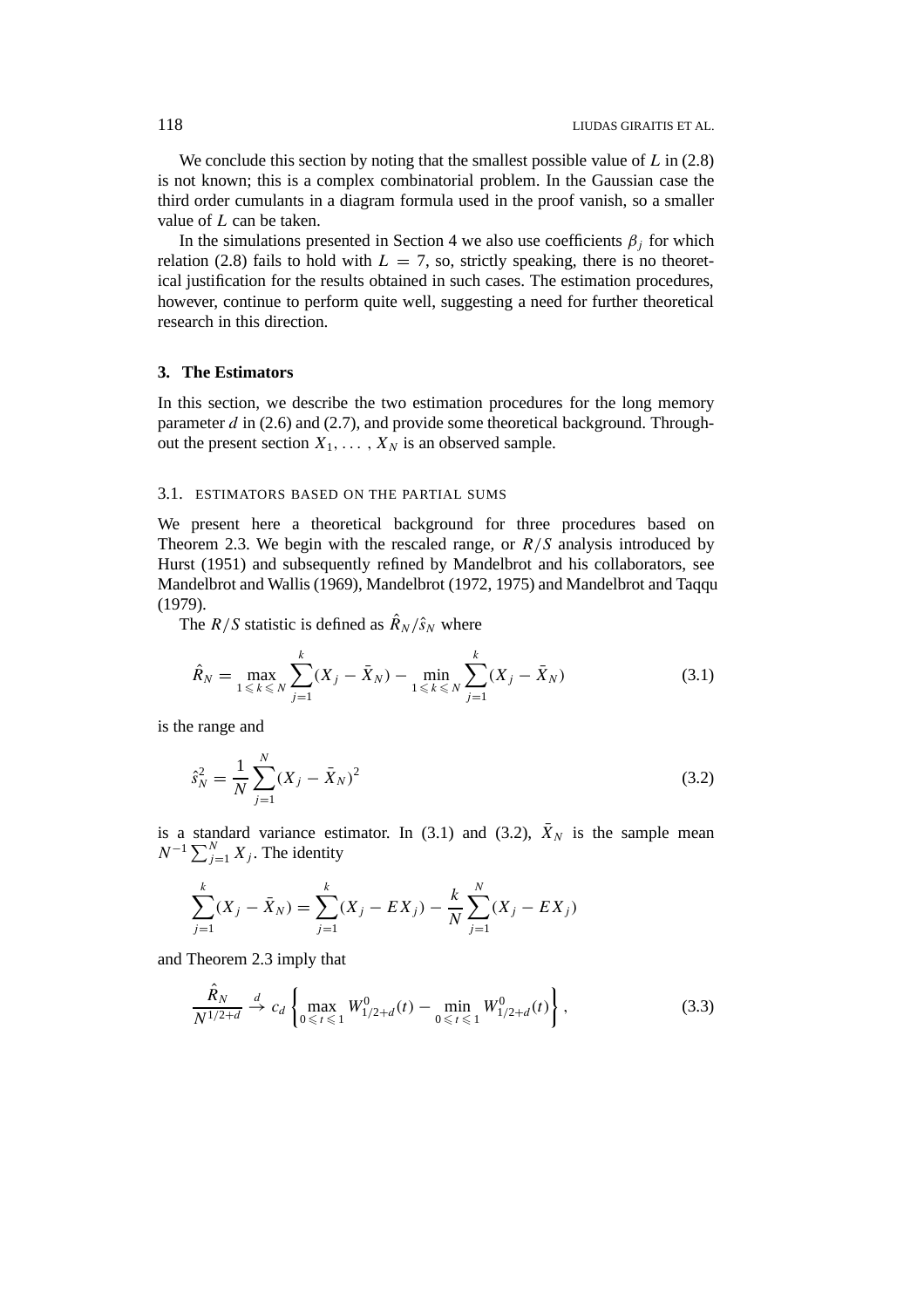where

$$
W_{1/2+d}^0(t) = W_{1/2+d}(t) - t W_{1/2+d}(1)
$$

is a fractional Brownian bridge, cf. (2.11). It is equally easy to verify that

$$
\hat{s}_N^2 \stackrel{P}{\to} \text{Var} X_1. \tag{3.4}
$$

Indeed,

$$
\hat{s}_N^2 = \frac{1}{N} \sum_{j=1}^N (X_j^2 - EX_j^2) + (EX_1^2 - [\bar{X}_N]^2). \tag{3.5}
$$

By the Volterra representation (2.9)  $X_j^2$  can be written as  $X_j^2 = f(\varepsilon_j, \varepsilon_{j-1}, \dots)$ where *f* is a measurable function. Since  $\{\varepsilon_j\}$  is an ergodic sequence this implies (cf. Theorem 3.5.8 of Stout, 1974) ergodicity of  $\{X_j^2\}$ . Under assumptions of Theorem 2.3  $EX_j^2 < \infty$ . Therefore the first term in (3.5) tends to zero. By the same argument as above  $\{X_i\}$  is ergodic as well, and therefore  $\bar{X}_N \Rightarrow EX_1$ . Hence the second term in  $(3.5)$  tends to Var $X_1$ .

Combining (3.3) and (3.4), we see that as  $N \to \infty$ 

$$
\frac{1}{N^{1/2+d}} \frac{\hat{R}_N}{\hat{s}_N} \stackrel{d}{\to} \frac{c_d \{\max_{0 \le t \le 1} W_{1/2+d}^0(t) - \min_{0 \le t \le 1} W_{1/2+d}^0(t)\}}{(\text{Var} X_1)^{1/2}} =: R_d.
$$
\n(3.6)

Relation (3.6) forms a theoretical foundation for the *R/S* method. Taking logarithms of both sides, we obtain a heuristic identity

$$
\log\left(\frac{\hat{R}_N}{\hat{s}_N}\right) \approx \left(\frac{1}{2} + d\right) \log N + \log R_d, \quad \text{as } n \to \infty,
$$

which can also be written as

$$
\hat{d}_{R/S} - d = O_P\left(\frac{1}{\log N}\right) \quad \text{with } \hat{d}_{R/S} = \frac{\log(\hat{R}_N/\hat{s}_N)}{\log N} - \frac{1}{2},
$$

and which shows that  $1/2+d$  can be interpreted as the slope of a regression line of  $\log(\hat{R}_N/\hat{s}_N)$  on log *N* with random intercept log  $R_d$ . The point of the  $R/S$  analysis is to consider many subsamples of varying size N from a given sample  $X_1, \ldots, X_N$ in order to obtain many points which are used to estimate the slope of the regression line, see for example Mandelbrot and Taqqu (1979) or Beran (1994). The technical details of the implementation of this procedure are described in Section 4.

The above discussion shows that in place of the range (3.1), any other 'simple' continuous functional of the partial sum process can form a basis for an estimation procedure of the type just described. We focus below on the KPSS and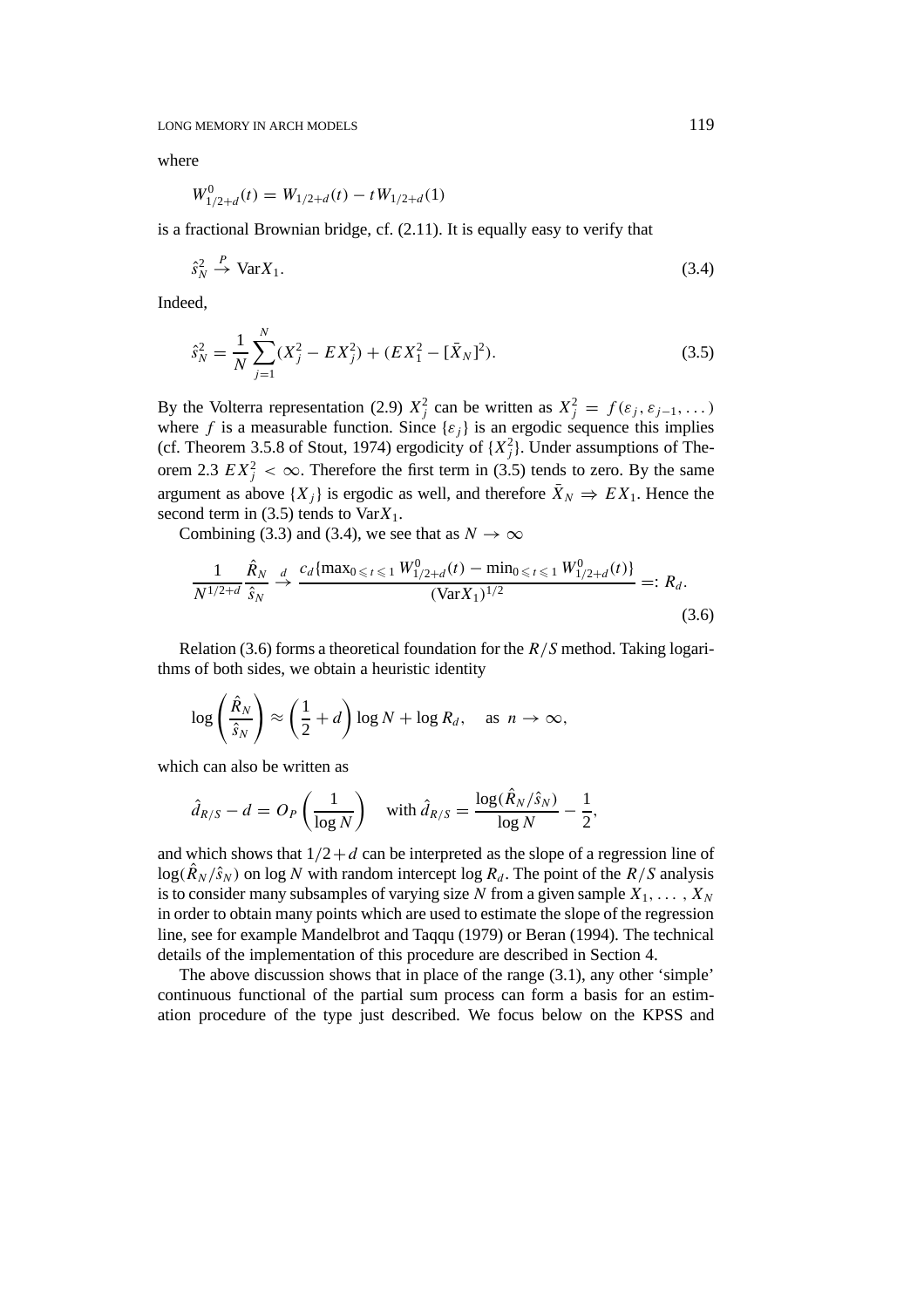*V /S* statistics, used by Giraitis et al. (1999a) to test for long memory in ARCH models, which provide the other two estmators of *d*.

The KPSS statistic was introduced by Kwiatkowski et al. (1992) to test trend stationarity against a unit root alternative. Lee and Schmidt (1996) used the KPSS statistic to test for the presence of long memory in a stationary linear time series and gave its asymptotic distribution under long memory alternatives, but provided only heuristic outlines of the proofs.

In the context of testing for long memory in a stationary sequence the KPSS statistic takes the form:

$$
\hat{T}_N = \frac{\hat{M}_N}{N\hat{s}_N^2} \tag{3.7}
$$

with  $\hat{s}_N^2$  given by (3.2) and

$$
\hat{M}_N = \frac{1}{N} \sum_{k=1}^N \left[ \sum_{j=1}^k (X_j - \bar{X}_N) \right]^2.
$$

We thus see that the range has been replaced by the second moment. We retained the  $N$  in the denominator of the RHS if  $(3.7)$  in order to conform to the original definition of Lee and Schmidt (1996); unlike the *R/S* statistic which must be divided by  $\sqrt{N}$  in order to ensure convergence for weakly dependent  $X_i$ , the statistic  $\hat{T}_N$  converges in this case without any normalization.

By Theorem 2.3,

$$
\frac{\hat{M}_N}{N^{1+2d}} \stackrel{d}{\to} c_d^2 \int_0^1 [W_{1/2+d}^0(t)]^2 dt.
$$
\n(3.8)

Hence setting  $\hat{d}_{\text{KPSS}} = \log \hat{T}_N / (2 \log N)$  we get

$$
\hat{d}_{\text{KPSS}} - d = O_P\left(\frac{1}{\log N}\right).
$$

Combining relation (3.8) with (3.4), we see that the slope of the regression line of  $\log \hat{T}_N$  on log *N* estimates 2*d*, whereas the regression of  $\log(\hat{M}_N^{1/2}/\hat{s}_N)$  on log *N* yields an estimate of  $d + 1/2$ .

In the context of long memory hypothesis testing, Giraitis *et al.* (1999a) proposed the statistic

$$
\hat{U}_N = \frac{\hat{V}_N}{\hat{s}_N^2 N},\tag{3.9}
$$

where

$$
\hat{V}_N = \frac{1}{N} \left\{ \sum_{k=1}^N \left[ \sum_{j=1}^k (X_j - \bar{X}_N) \right]^2 - \frac{1}{N} \left[ \sum_{k=1}^N \sum_{j=1}^k (X_j - \bar{X}_N) \right]^2 \right\}.
$$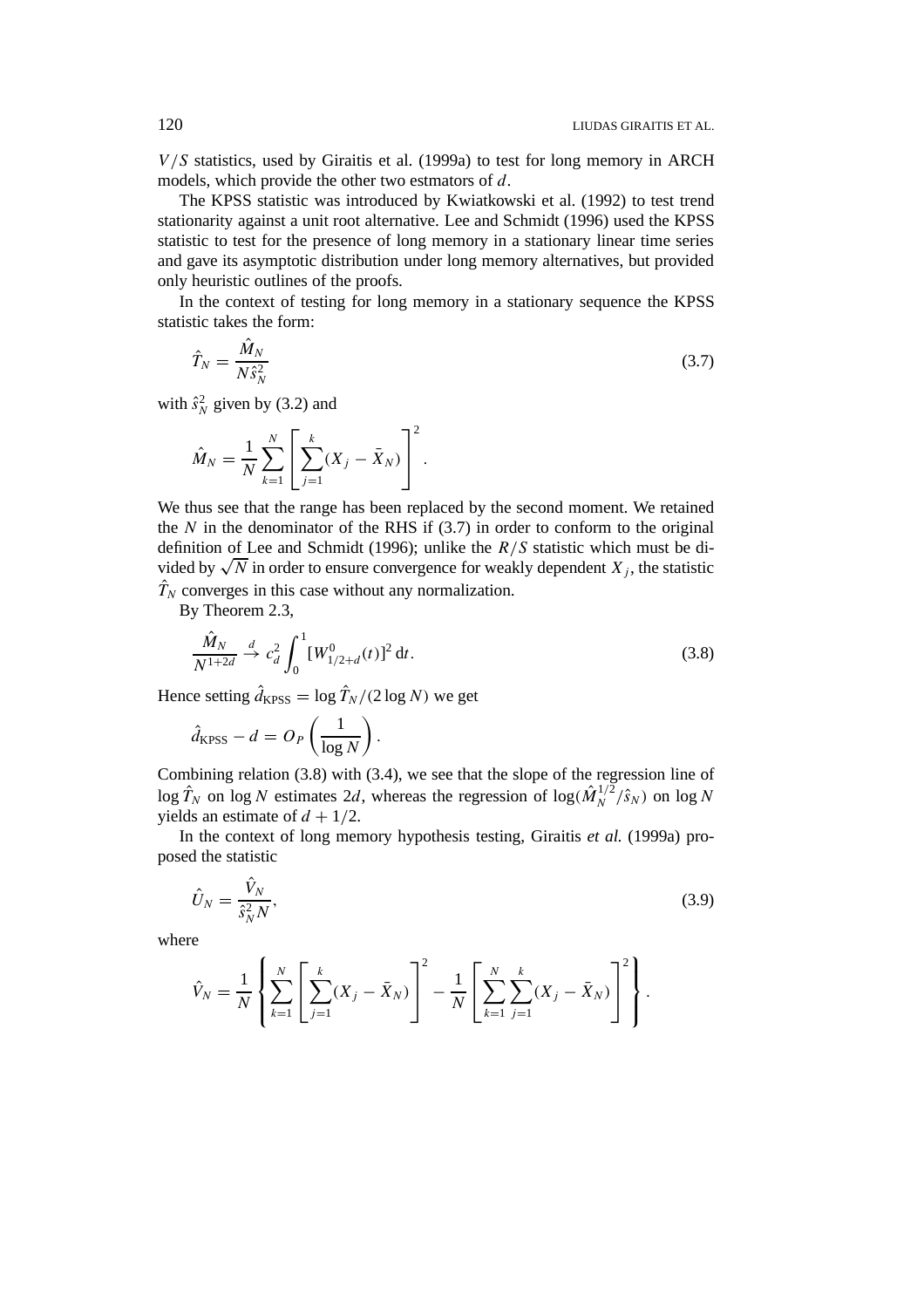They called  $\hat{U}_N$  the *V/S* statistic for 'variance over *S*'. This statistic is very similar to the KPSS statistic, the second sample moment  $\hat{M}_N$  in (3.7) is replaced by the sample variance  $\hat{V}_N$ . The statistic  $\hat{U}_N$  contains a correction for a mean and is more sensitive to 'shifts in variance' than  $\hat{T}_N$ , see Giraitis et al. (1999a) for further background and discussion.

Arguing as above, we conclude that the regressions of log  $\hat{U}_N$  and log( $\hat{V}_N^{1/2} / \hat{s}_N$ ) on log *N* will, respectively, yield estimates of 2*d* and  $d + 1/2$  (setting  $\hat{d}_{V/S}$  =  $\log \hat{U}_N / (2 \log N)$  we get  $\hat{d}_{V/S} - d = O_P(1 / \log N)$ ).

#### 3.2. SPECTRAL DOMAIN ESTIMATION

We describe here the local Whittle estimator proposed by Künsch (1987) and developed by Robinson (1995) which is used to estimate the parameters  $C > 0$  and  $0 < d < 1/2$  assuming that the observed Gaussian or moving average series has spectral density  $f(\lambda)$  which behaves at low frequencies like

$$
f(\lambda) \sim C|\lambda|^{-2d}, \quad \lambda \to 0. \tag{3.10}
$$

The estimator minimizes an approximate Gaussian maximum likelihood function:

$$
\frac{1}{m}\sum_{j=1}^{m}\left\{\ln(C\lambda_j^{-2d})+\frac{I(\lambda_j)}{C\lambda_j^{-2d}}\right\},\,
$$

where

$$
I(\lambda_j) = \frac{1}{2\pi N} \left| \sum_{k=1}^{N} X_k e^{ik\lambda_j} \right|^2
$$

is the periodogram at the Fourier frequencies  $\lambda_i = 2\pi i/N$ ,  $i = 1, \ldots, m$ . The bandwidth *m* increases more slowly than the sample size *N*:

$$
\frac{1}{m} + \frac{m}{N} \to 0 \quad \text{as } N \to \infty.
$$

Robinson (1995) showed that under appropriate conditions, which include the existence of a linear moving average representation, the estimator of *d* is asymptotically normal and converges at the rate  $\sqrt{m}$ :

$$
\sqrt{m}(\hat{d}-d) \sim \mathcal{N}(0, \frac{1}{4}),
$$

where the upper bound for *m* depends on the degree of the smoothness of spectral density  $f(\lambda)$  when  $\lambda \to 0$ .

In the case of long-memory LM ARCH( $\infty$ ) sequences discussed in Theorem 2.2, no similar asymptotic theory is available at present. However, note that relation (2.10) implies that the spectral density *f* of the sequence  $X_k = r_k^2$  satisfies (3.10).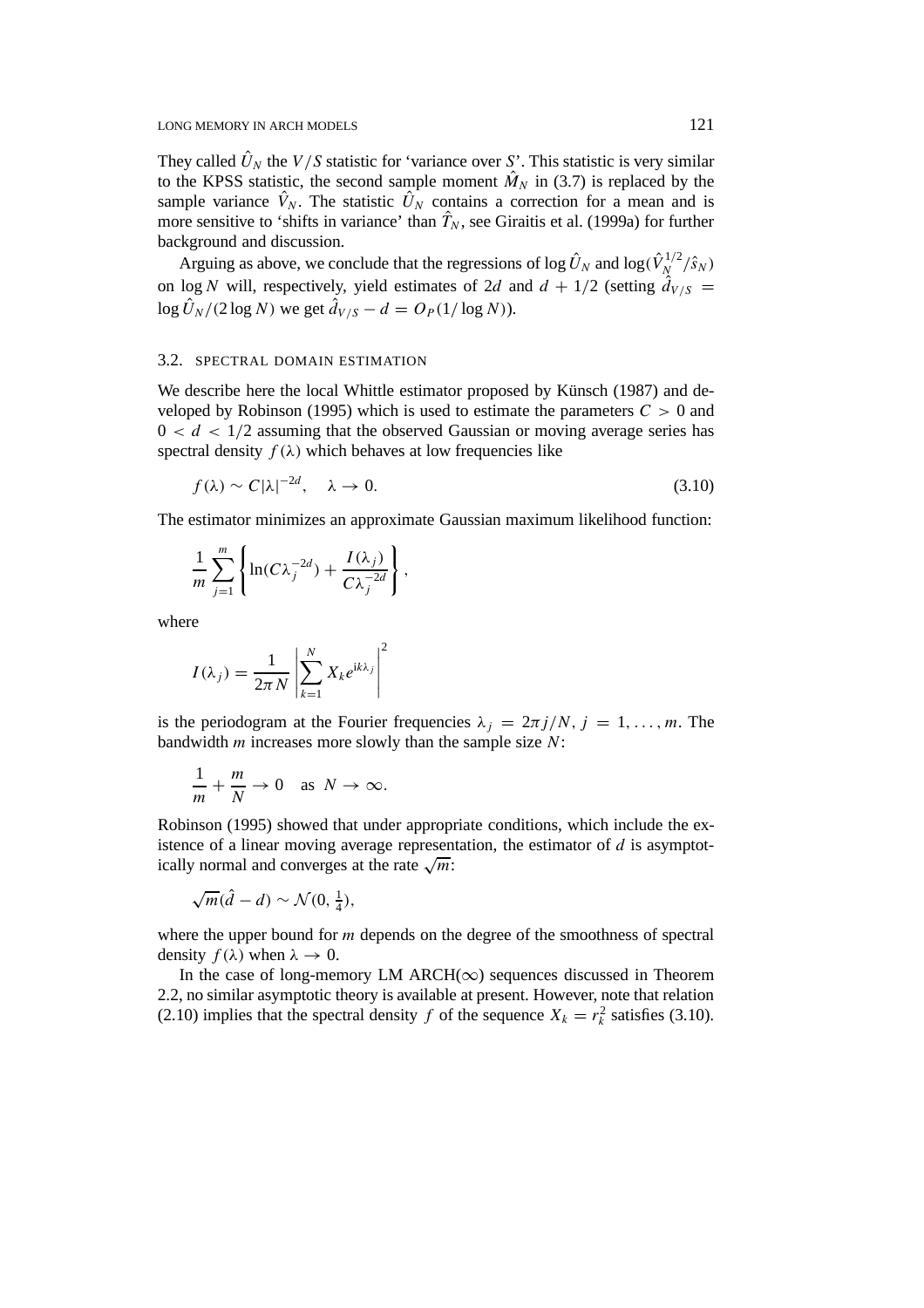Thus, although the local Whittle estimator was designed for Gaussian or moving average time series, we expect that it is applicable also to the LM ARCH( $\infty$ ) series with the Volterra representation (2.9). This is because the weights  $\beta_1, \beta_2, \ldots$  can be conveniently factorized and are square summable. We expect that, similarly as for moving averages, these properties effectively control the dependence structure of the  $X_k$  and allow to derive not only the CLT, Theorem 2.2, but also the asymptotic distribution of the local Whittle estimator. The empirical results show that this is at least a consistent estimator of *d*.

In the Gaussian case, the problem of the choice of the bandwidth *m* is related to the smoothness of the short memory component  $h(\lambda)$  appearing in the following factorization of the spectral density:

$$
f(\lambda) = |1 - \exp(i\lambda)|^{-2d} h(\lambda).
$$

Assuming that *h* is twice differentiable and *h(*0*) >* 0, Delgado and Robinson (1996) proved that in case of the modified Geweke Porter-Hudak estimator the optimal *m* is given by

$$
m_{\text{optimal}} = c_{\text{optimal}} N^{4/5},\tag{3.11}
$$

where

$$
c_{\text{optimal}} = \left(\frac{3}{4\pi}\right)^{4/5} \left(\frac{h''(0)}{2h(0)} + \frac{1}{12}d\right)^{-2/5}.
$$
 (3.12)

The use of (3.11) and (3.12) in the case of the local Whittle estimator is not theoretically justified and not fully convincing even for Gaussian sequences, let alone for the LM ARCH( $\infty$ ) model. Nevertheless, we use these formulas in our setting and evaluate the optimal bandwidth from the data by using an iterative procedure proposed by Robinson and Henry (1996). We evaluate the quality of an estimator constructed in this way by comparing it with the *R/S* type estimators described in Subsection 3.1.

## **4. Simulations**

We consider the following data generating process (DGP):

$$
r_k = \sigma_k \varepsilon_k, \quad \sigma_k = \alpha + \sum_{j=1}^{\infty} \beta_j r_{k-j}, \quad k = 1, \dots, N, \quad \varepsilon_k \sim N(0, 1). \quad (4.13)
$$

Two sample sizes are considered,  $N = 3000, 6000$ . To reduce initialization effects, which are particullarly strong for long–range dependent sequences, we generate for each simulation a series  $r_{-\tau}$ ,  $r_{-\tau+1}$ , ... ,  $r_{-1}$ ,  $r_0$ ,  $r_1$ , ... ,  $r_N$ ,  $\tau = 12000$ , where the pre-sample observations  $r_{-\tau}$ ,  $r_{-\tau+1}$ , ...,  $r_{-1}$ ,  $r_0$  are recursively used for initializing the process, and are discarded afterwards. We truncate the infinite order lag polynomial  $\beta(L)$  at the order 5000 to take into account the dependence between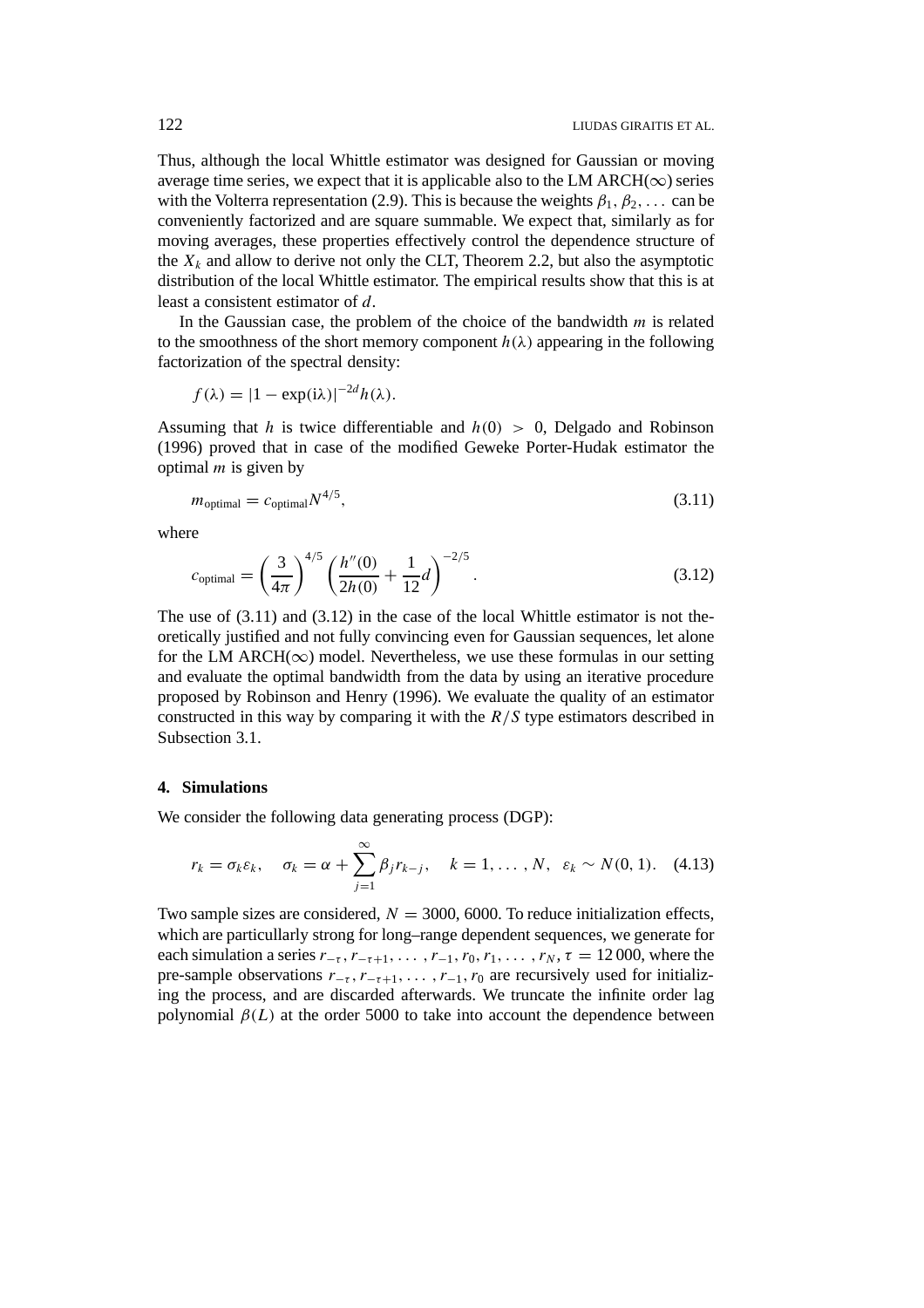*Table I.* Estimation results for the LM ARCH( $\infty$ ) process, Model A (root mean squared error in parentheses)

| $\overline{d}$ | 3000 observations |          |             |          | 6000 observations |          |             |          |  |
|----------------|-------------------|----------|-------------|----------|-------------------|----------|-------------|----------|--|
|                | V/S               | R/S      | <b>KPSS</b> | Robinson | V/S               | R/S      | <b>KPSS</b> | Robinson |  |
| 0.05           | 0.0092            | 0.0495   | 0.0114      | 0.0285   | 0.0122            | 0.0479   | 0.0137      | 0.0294   |  |
|                | (0.0622)          | (0.0362) | (0.0662)    | (0.0362) | (0.0527)          | (0.0284) | (0.0557)    | (0.0307) |  |
| 0.075          | 0.0321            | 0.0677   | 0.0363      | 0.0553   | 0.0371            | 0.0682   | 0.0406      | 0.0560   |  |
|                | (0.0645)          | (0.0378) | (0.0674)    | (0.0378) | (0.0536)          | (0.0301) | (0.0556)    | (0.0324) |  |
| 0.1            | 0.0800            | 0.1102   | 0.0835      | 0.0834   | 0.0826            | 0.1093   | 0.0848      | 0.0852   |  |
|                | (0.0528)          | (0.0391) | (0.0585)    | (0.0396) | (0.0425)          | (0.0317) | (0.0470)    | (0.0326) |  |
| 0.125          | 0.0949            | 0.1190   | 0.1033      | 0.1125   | 0.1035            | 0.1235   | 0.1103      | 0.1145   |  |
|                | (0.0591)          | (0.0398) | (0.0620)    | (0.0413) | (0.0460)          | (0.0319) | (0.0487)    | (0.0331) |  |
| 0.15           | 0.1284            | 0.1470   | 0.1383      | 0.1395   | 0.1375            | 0.1527   | 0.1454      | 0.1432   |  |
|                | (0.0562)          | (0.0406) | (0.0604)    | (0.0437) | (0.0438)          | (0.0333) | (0.0480)    | (0.0345) |  |
| 0.175          | 0.1599            | 0.1738   | 0.1708      | 0.1656   | 0.1689            | 0.1801   | 0.1775      | 0.1708   |  |
|                | (0.0550)          | (0.0415) | (0.0606)    | (0.0471) | (0.0429)          | (0.0343) | (0.0485)    | (0.0370) |  |
| 0.2            | 0.1776            | 0.1887   | 0.1894      | 0.1701   | 0.1872            | 0.1959   | 0.1965      | 0.1811   |  |
|                | (0.0578)          | (0.0434) | (0.0619)    | (0.0579) | (0.0448)          | (0.0347) | (0.0490)    | (0.0439) |  |
| 0.225          | 0.1668            | 0.1786   | 0.1801      | 0.1778   | 0.1787            | 0.1874   | 0.1898      | 0.1902   |  |
|                | (0.0790)          | (0.0625) | (0.0761)    | (0.0688) | (0.0632)          | (0.0510) | (0.0604)    | (0.0531) |  |

very distant observations. The sequence of innovations  $\varepsilon_k$  is generated by using two different random number generators, with different seeds. We randomly draw one of the two generated uniform deviates, and transform it to a Gaussian random variable by using the Box-Muller method.

We generate 5000 independent samples. Each sample of *N* observation is subdivided into *B* adjacent and non-overlapping blocks of observations of equal size [*N/B*]. We then obtain a grid  $t_1 = 1, t_2 = [N/B] + 1, \ldots, t_i = (i - 1)[N/B]$ + 1, ...,  $t_B = N - [N/B] + 1$ . For each point of the sequence  $\{t_i\}_{i=1}^B$  we define a sequence of *K* increasing nested blocks with origin  $t_i$ , i.e.,  $\{[t_i, t_i + k_j]\}_{j=1}^K$ , such that  $t_i + k_j \le N$ , the sequence of *K* steps  $\{k_j\}_{j=1}^K$  is given by a logarithmic grid. Interested readers are referred to Beran (1994), p. 84–85, for more details on the 'pox-plot' based estimators. Beran (1994) reports the fact that the 'pox-plot' based estimates of the Hurst exponent of the Nile river data strongly depend on the choice of *K*, and that "it seems difficult to define an 'automatic' 'pox-plot' methodology, and to derive results on statistical inference based on the method". In our simulations, the minimum value of *K* is set to 40 and the number of blocks *B* is set to 40. This choice is motivated by the simulation results.

We calculate the  $R/S$ ,  $V/S$  and KPSS statistics for each interval  $\{[\n{t_i, t_i + \n}\n]$  $k_j$   $B_{i=1}^B$   $B_{j=1}^K$  and obtain the sequences  $\{ \{ R/S(t_i, k_j) \}_{i=1}^B \}_{j=1}^K$ ,  $\{ \{ V/S(t_i, k_j) \}_{i=1}^B \}_{j=1}^K$ , and  $\{ \{KPSS(t_i, k_j) \}_{i=1}^B \}_{j=1}^K$ . We plot the logarithm of the statistics log( $R/S(t_i, k_j)$ ),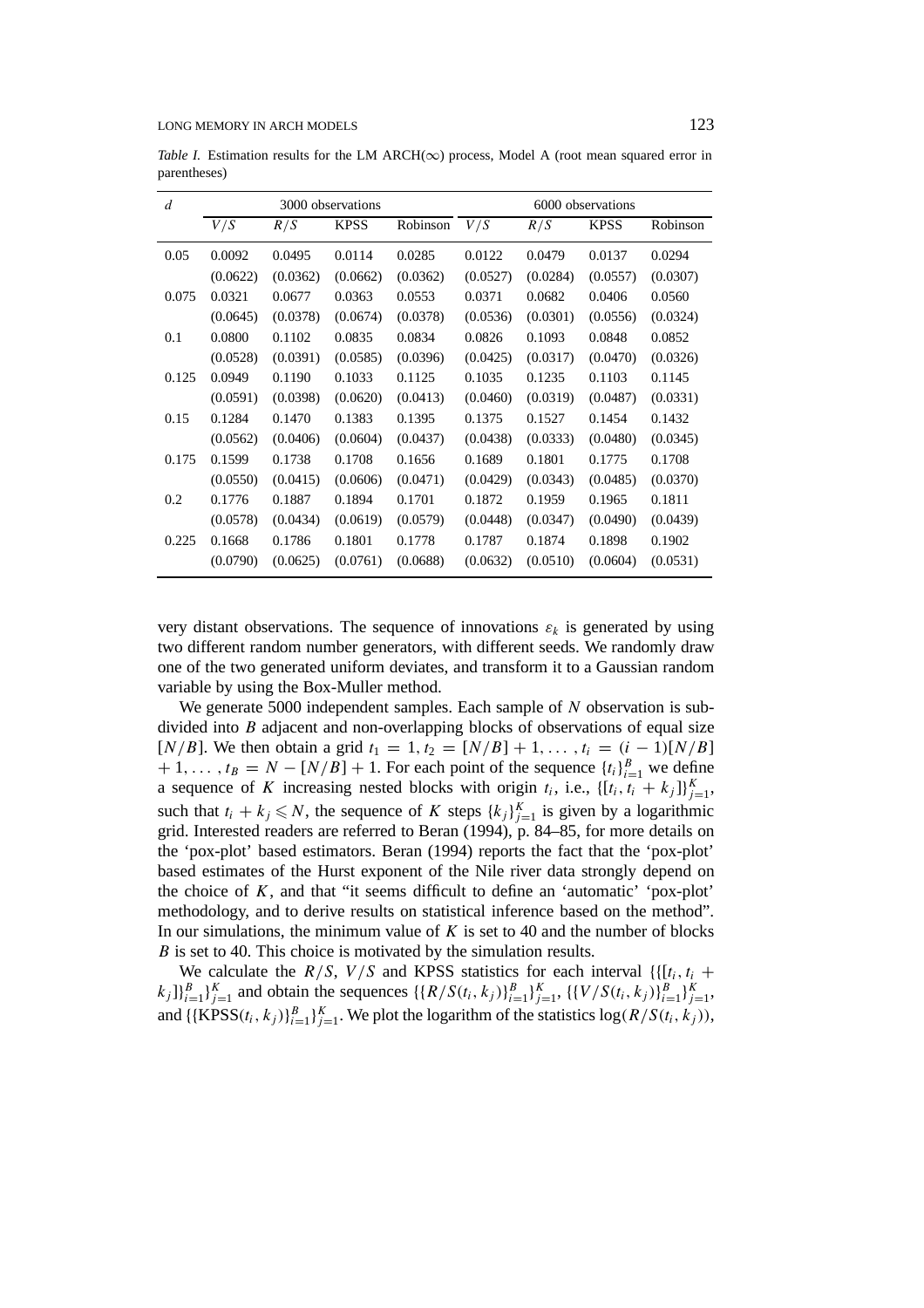|              | <i>Table II.</i> Estimation results for the LM ARCH( $\infty$ ) process, Model B (root mean squared error in |  |  |  |  |  |
|--------------|--------------------------------------------------------------------------------------------------------------|--|--|--|--|--|
| parentheses) |                                                                                                              |  |  |  |  |  |

| $\overline{d}$ |                  |          | 3000 observations |          | 6000 observations |                  |             |          |  |
|----------------|------------------|----------|-------------------|----------|-------------------|------------------|-------------|----------|--|
|                | $V/\overline{S}$ | R/S      | <b>KPSS</b>       | Robinson | $\overline{V/S}$  | $R/\overline{S}$ | <b>KPSS</b> | Robinson |  |
| 0.05           | 0.0048           | 0.0434   | 0.0069            | 0.0138   | 0.0075            | 0.0414           | 0.0085      | 0.0153   |  |
|                | (0.0643)         | (0.0358) | (0.0678)          | (0.0470) | (0.0556)          | (0.0290)         | (0.0584)    | (0.0417) |  |
| 0.075          | 0.0041           | 0.0453   | 0.0066            | 0.0069   | 0.0085            | 0.0449           | 0.0105      | 0.0078   |  |
|                | (0.0846)         | (0.0462) | (0.0865)          | (0.0742) | (0.0756)          | (0.0410)         | (0.0767)    | (0.0708) |  |
| 0.1            | 0.0227           | 0.0597   | 0.0276            | 0.0213   | 0.0297            | 0.0615           | 0.0342      | 0.0244   |  |
|                | (0.0907)         | (0.0543) | (0.0907)          | (0.0845) | (0.0797)          | (0.0482)         | (0.0788)    | (0.0794) |  |
| 0.125          | 0.0502           | 0.0815   | 0.0582            | 0.0446   | 0.0603            | 0.0861           | 0.0675      | 0.0516   |  |
|                | (0.0894)         | (0.0576) | (0.0875)          | (0.0877) | (0.0756)          | (0.0493)         | (0.0731)    | (0.0788) |  |
| 0.15           | 0.0841           | 0.1088   | 0.0949            | 0.0764   | 0.0963            | 0.1158           | 0.1059      | 0.0873   |  |
|                | (0.0833)         | (0.0569) | (0.0804)          | (0.0837) | (0.0673)          | (0.0467)         | (0.0644)    | (0.0705) |  |
| 0.175          | 0.1208           | 0.1390   | 0.1338            | 0.1133   | 0.1342            | 0.1478           | 0.1454      | 0.1268   |  |
|                | (0.0755)         | (0.0543) | (0.0731)          | (0.0755) | (0.0585)          | (0.0429)         | (0.0566)    | (0.0593) |  |
| 0.2            | 0.1573           | 0.1697   | 0.1718            | 0.1512   | 0.1709            | 0.1796           | 0.1831      | 0.1662   |  |
|                | (0.0686)         | (0.0517) | (0.0680)          | (0.0673) | (0.0518)          | (0.0398)         | (0.0520)    | (0.0501) |  |
| 0.225          | 0.1914           | 0.1989   | 0.2067            | 0.1875   | 0.2046            | 0.2093           | 0.2171      | 0.2032   |  |
|                | (0.0639)         | (0.0501) | (0.0653)          | (0.0620) | (0.0480)          | (0.0383)         | (0.0503)    | (0.0450) |  |
| 0.25           | 0.2215           | 0.2251   | 0.2370            | 0.2204   | 0.2340            | 0.2357           | 0.2464      | 0.2364   |  |
|                | (0.0615)         | (0.0498) | (0.0642)          | (0.0607) | (0.0465)          | (0.0381)         | (0.0501)    | (0.0444) |  |
| 0.275          | 0.2468           | 0.2474   | 0.2622            | 0.2490   | 0.2584            | 0.2579           | 0.2703      | 0.2647   |  |
|                | (0.0612)         | (0.0512) | (0.0640)          | (0.0629) | (0.0465)          | (0.0393)         | (0.0500)    | (0.0472) |  |
| 0.3            | 0.2676           | 0.2661   | 0.2828            | 0.2728   | 0.2766            | 0.2750           | 0.2876      | 0.2892   |  |
|                | (0.0624)         | (0.0544) | (0.0641)          | (0.0663) | (0.0491)          | (0.0434)         | (0.0510)    | (0.0533) |  |
| 0.325          | 0.2831           | 0.2799   | 0.2985            | 0.2909   | 0.2887            | 0.2864           | 0.2988      | 0.3048   |  |
|                | (0.0659)         | (0.0609) | (0.0648)          | (0.0731) | (0.0576)          | (0.0533)         | (0.0575)    | (0.0611) |  |
| 0.35           | 0.2918           | 0.2880   | 0.3057            | 0.3038   | 0.2968            | 0.2943           | 0.3061      | 0.3176   |  |
|                | (0.0774)         | (0.0744) | (0.0742)          | (0.0843) | (0.0687)          | (0.0664)         | (0.0664)    | (0.0736) |  |
| 0.375          | 0.2963           | 0.2922   | 0.3095            | 0.3115   | 0.2998            | 0.2976           | 0.3083      | 0.3238   |  |
|                | (0.0932)         | (0.0923) | (0.0879)          | (0.0992) | (0.0865)          | (0.0853)         | (0.0827)    | (0.0896) |  |

 $log(V/S(t_i, k_i))$ ,  $log(KPSS(t_i, k_i))$ , against  $log(k_i)$  and then obtain a 'pox-plot'. Let  $\hat{b}$  be the slope of the least-squares regression line fitted to these pox-plots. Then  $\hat{d}_{R/S} = \hat{b} - 1/2$ ,  $\hat{d}_{V/S} = \hat{b}/2$ , and  $\hat{d}_{KPSS} = \hat{b}/2$ .

We consider three DGP-s which differ by the parameterization of the infinite order lag polynomial  $\beta(L)$ : we have chosen three parameterizations of the moving average form of a FARIMA process. For all models, the parameter  $\alpha$ , which is the initial value of the process, is set to 0.10.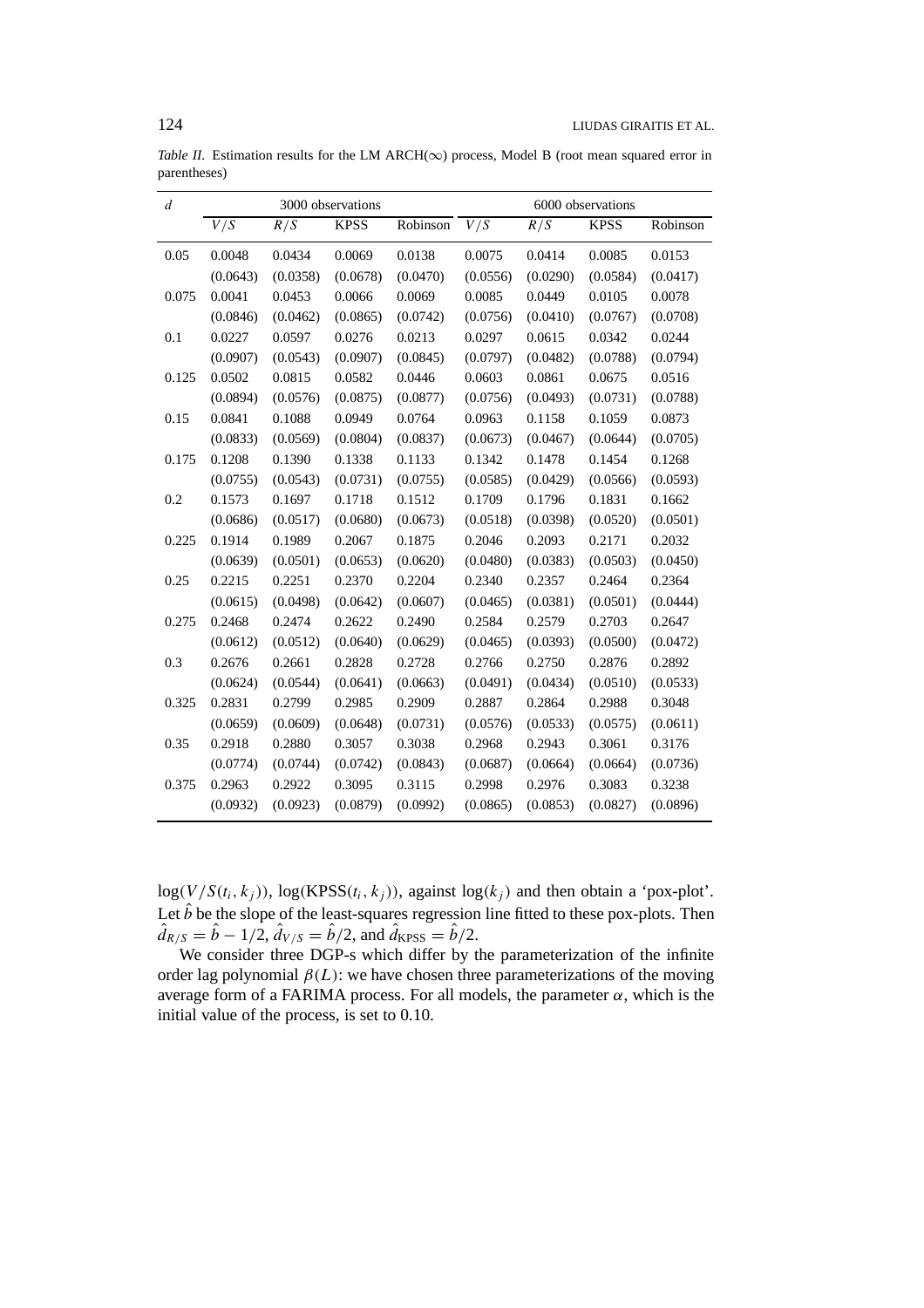*Table III.* Estimation results for the LM ARCH( $\infty$ ) process, Model C (root mean squared error in parentheses)

| d     |           |          | 3000 observations |           | 6000 observations |          |             |           |  |
|-------|-----------|----------|-------------------|-----------|-------------------|----------|-------------|-----------|--|
|       | V/S       | R/S      | <b>KPSS</b>       | Robinson  | V/S               | R/S      | <b>KPSS</b> | Robinson  |  |
| 0.05  | $-0.0064$ | 0.0374   | $-0.0058$         | $-0.0023$ | $-0.0053$         | 0.0344   | $-0.0053$   | $-0.0023$ |  |
|       | (0.0723)  | (0.0370) | (0.0760)          | (0.0600)  | (0.0656)          | (0.0316) | (0.0686)    | (0.0568)  |  |
| 0.075 | $-0.0001$ | 0.0421   | 0.0020            | 0.0028    | 0.0033            | 0.0408   | 0.0049      | 0.0035    |  |
|       | (0.0879)  | (0.0482) | (0.0900)          | (0.0779)  | (0.0802)          | (0.0441) | (0.0814)    | (0.0748)  |  |
| 0.1   | 0.0160    | 0.0544   | 0.0205            | 0.0151    | 0.0226            | 0.0558   | 0.0269      | 0.0176    |  |
|       | (0.0963)  | (0.0581) | (0.0962)          | (0.0901)  | (0.0858)          | (0.0527) | (0.0848)    | (0.0857)  |  |
| 0.125 | 0.0417    | 0.0745   | 0.0494            | 0.0359    | 0.0517            | 0.0789   | 0.0589      | 0.0425    |  |
|       | (0.0965)  | (0.0628) | (0.0942)          | (0.0952)  | (0.0828)          | (0.0550) | (0.0798)    | (0.0870)  |  |
| 0.15  | 0.0748    | 0.1009   | 0.0856            | 0.0662    | 0.0874            | 0.1081   | 0.0972      | 0.0772    |  |
|       | (0.0906)  | (0.0626) | (0.0869)          | (0.0923)  | (0.0744)          | (0.0524) | (0.0704)    | (0.0794)  |  |
| 0.175 | 0.1117    | 0.1311   | 0.1251            | 0.1032    | 0.1259            | 0.1403   | 0.1376      | 0.1174    |  |
|       | (0.0820)  | (0.0596) | (0.0783)          | (0.0836)  | (0.0644)          | (0.0478) | (0.0609)    | (0.0669)  |  |
| 0.2   | 0.1494    | 0.1625   | 0.1644            | 0.1424    | 0.1640            | 0.1730   | 0.1768      | 0.1583    |  |
|       | (0.0737)  | (0.0561) | (0.0714)          | (0.0734)  | (0.0559)          | (0.0435) | (0.0543)    | (0.0554)  |  |
| 0.225 | 0.1851    | 0.1930   | 0.2011            | 0.1803    | 0.1994            | 0.2041   | 0.2127      | 0.1974    |  |
|       | (0.0675)  | (0.0534) | (0.0673)          | (0.0658)  | (0.0505)          | (0.0407) | (0.0513)    | (0.0474)  |  |
| 0.25  | 0.2172    | 0.2209   | 0.2336            | 0.2153    | 0.2307            | 0.2322   | 0.2439      | 0.2328    |  |
|       | (0.0638)  | (0.0521) | (0.0654)          | (0.0621)  | (0.0478)          | (0.0397) | (0.0505)    | (0.0446)  |  |
| 0.275 | 0.2448    | 0.2455   | 0.2611            | 0.2470    | 0.2570            | 0.2562   | 0.2696      | 0.2636    |  |
|       | (0.0619)  | (0.0521) | (0.0642)          | (0.0619)  | (0.0473)          | (0.0403) | (0.0504)    | (0.0461)  |  |
| 0.30  | 0.2679    | 0.2660   | 0.2840            | 0.2724    | 0.2763            | 0.2743   | 0.2879      | 0.2893    |  |
|       | (0.0628)  | (0.0549) | (0.0645)          | (0.0643)  | (0.0510)          | (0.0450) | (0.0526)    | (0.0517)  |  |
| 0.325 | 0.2839    | 0.2806   | 0.2993            | 0.2937    | 0.2918            | 0.2888   | 0.3025      | 0.3092    |  |
|       | (0.0673)  | (0.0615) | (0.0672)          | (0.0720)  | (0.0555)          | (0.0514) | (0.0554)    | (0.0584)  |  |
| 0.35  | 0.2961    | 0.2916   | 0.3108            | 0.3083    | 0.3018            | 0.2985   | 0.3118      | 0.3236    |  |
|       | (0.0746)  | (0.0717) | (0.0720)          | (0.0801)  | (0.0650)          | (0.0629) | (0.0629)    | (0.0683)  |  |
| 0.375 | 0.3024    | 0.2975   | 0.3164            | 0.3181    | 0.3066            | 0.3035   | 0.3158      | 0.3320    |  |
|       | (0.0883)  | (0.0876) | (0.0834)          | (0.0933)  | (0.0806)          | (0.0799) | (0.0769)    | (0.0823)  |  |

- $-$  Model A. The coefficients  $\beta_j$  are those of the moving average representation of a FARIMA(0, *d*, 0) process, that is, the coefficients of the fractional difference operator  $(1 - L)^{-d}$ . Thus,  $\beta_j = b_j$ , with the  $b_j$  defined recursively by  $b_0 = 1, b_1 = d, b_j = b_{j-1}(j-1+d)/j, j > 1.$
- − Model B. The coefficients of this DGP are those of the MA representation of a FARIMA(1, *d*, 0) process with AR polynomial equal to  $1 - \phi L$ , that is, of the filter  $(1 - \phi L)^{-1} (1 - L)^{-d}$ . Thus,  $\beta_1 = b_1 + \phi$ ,  $\beta_j = \sum_{k=0}^j \phi^k b_{j-k}$   $j > 1$ .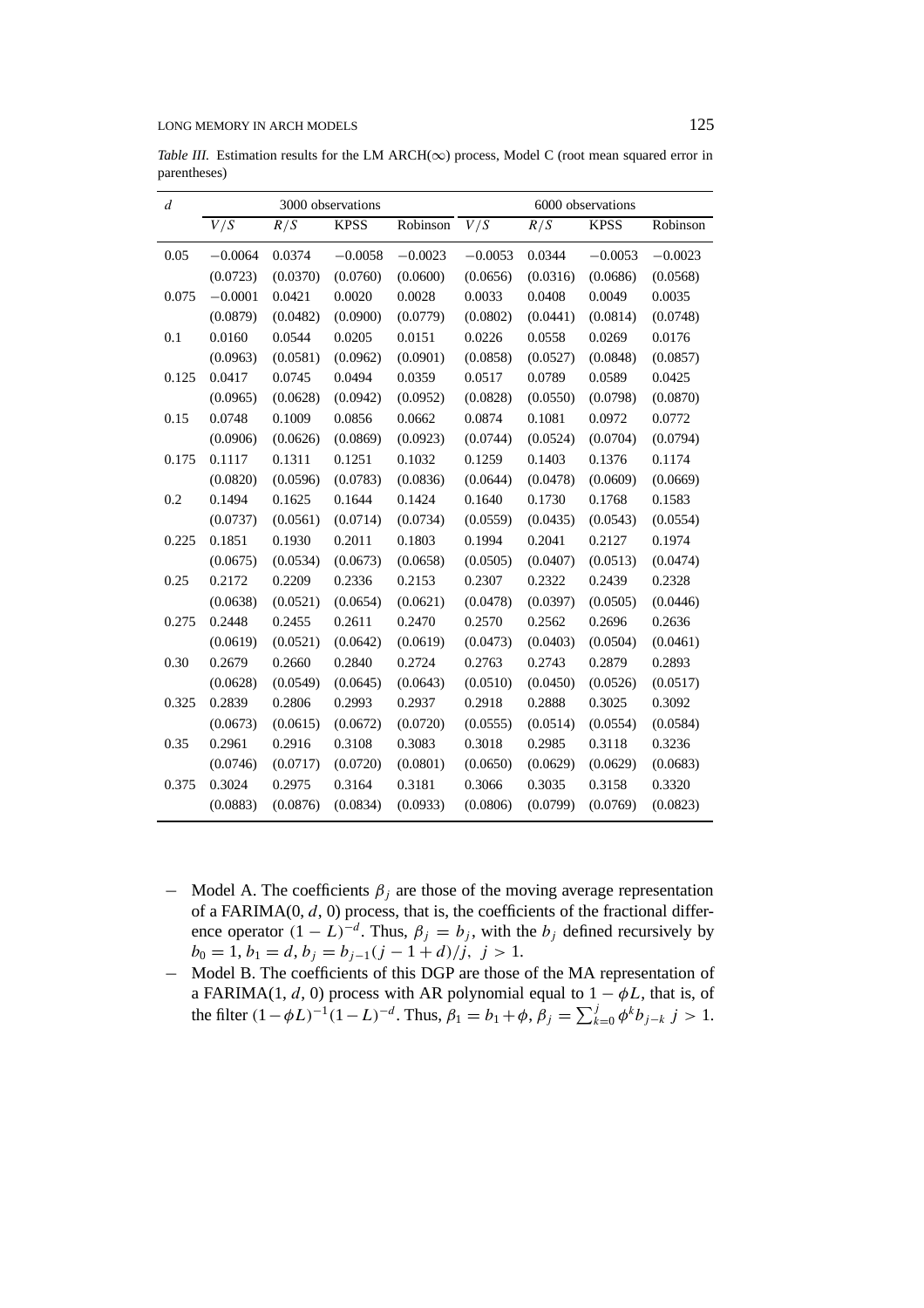− Model C. The coefficients of this DGP are those of the MA representation of a FARIMA $(0, d, 1)$  process, the MA polynomial being equal to  $1 - \theta L$ . Thus, the long memory filter is equal to  $(1 - \theta L)(1 - L)^{-d}$  and  $\beta_1 = b_1 - \theta$ ,  $\beta_j = b_j - \theta b_{j-1} j > 1.$ 

For the Model A, condition (2.8) is satisfied if  $d < 0.1865$ . If this condition is not satisfied, there is a large systematic bias for the 'pox-plot' based estimators. For that reason, we do not report the estimates for  $d > 0.225$ . Condition (2.8) can be satisfied by multiplying all the  $\beta_j$  by a constant  $\langle$  1. However, Monte Carlo simulation results show that this rescaling leads to a systematic negative bias, that is, the parameter *d* is underestimated.

For Models B and C, we choose  $\theta = 0.20$  and  $\phi = -0.20$ . These values ensure that condition (2.8) is satisfied for  $d > 0.1865$ . The coefficients  $\beta_i$  depend on *d*, but also on the parameters  $\theta$  and  $\phi$ . If the first elements of the sequence of the  $\beta_i$  are small, there is a systematic negative bias, that is, the parameter *d* is underestimated. This negative bias is quite large for small values of *d*, and becomes smaller when  $d \in (0.20, 0.375)$ , and increases for  $d \ge 0.375$ .<sup>\*</sup> It is well-known, see e.g. Mandelbrot and Taqqu (1979), that for linear long-memory time series the *R/S* estimator overestimates *d* for small *d* and underestimates it for *d* close to 0.5, that is, has a bias toward the central values in the range *(*0*,* 0*.*5*)*. It is an interesting finding of our experiments that for the LM ARCH( $\infty$ ) model, there appears to be a systematic negative bias.

For all the models, it appears that the root mean squared error (RMSE) of the *R/S* estimator is slightly smaller than the RMSE of the other estimators. The fact that the rate of convergence of the local Whittle estimator is slow and similar to the rate of the other estimators can be a consequence of the choice of the Robinson and Henry (1996) optimal bandwidth which has been developed in the framework of Gaussian long-memory models, with some additional assumptions on the functional form and the smoothness of the spectrum in the neighborhood of the zero frequency. Given that these restrictions might be too strong, some authors, for example, Lobato and Savin (1998), use the local Whittle estimator on a grid of bandwidths.

## **5. Conclusions**

We have considered in this paper several methods for estimating the degree of long-memory in the conditional heteroskedastic model of Giraitis et al. (1999b). Three of these estimators are similar to the 'pox-plot' *R/S* estimator, the fourth one is a spectral domain estimator developed originally for Gaussian time series. Our Monte Carlo simulation results show that these estimators have similar biases and MSE's which are comparable to those that the *R/S* method gives for linear time series. Our overall conclusion is that these four estimators, similarly as the

<sup>&</sup>lt;sup>\*</sup> The whole set of results for  $d \in [0.05, 0.5]$  is available upon request from Gilles Teyssière.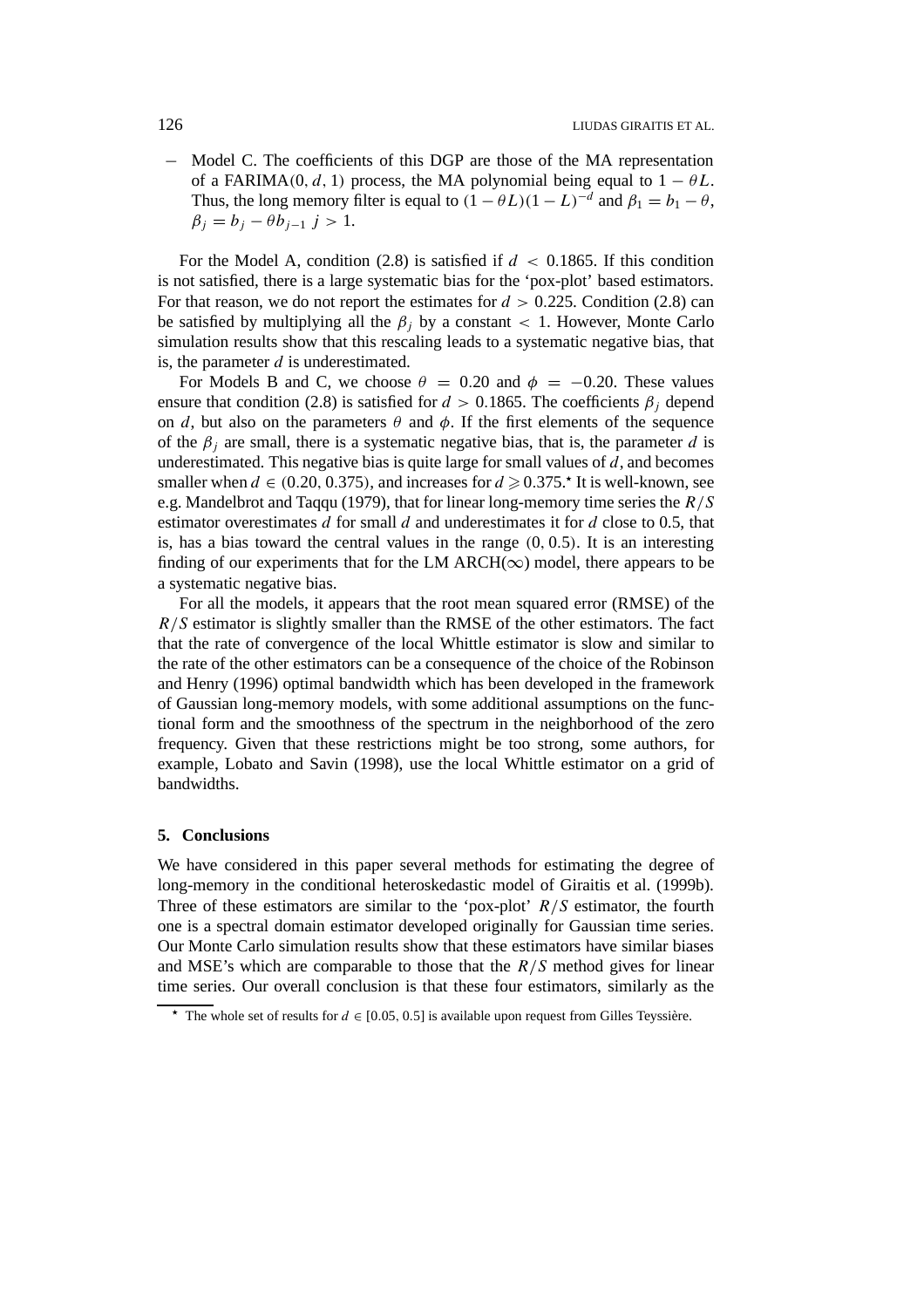LONG MEMORY IN ARCH MODELS 127

*R/S* analysis for linear time series, can be used as exploratory tools until better estimation procedures become available. Interestingly, unlike for linear models, for the LM ARCH( $\infty$ ) the bias is always downwards. Another somewhat suprising observation is that in terms of the mean squared error the *R/S* estimator performs slightly better than the local Whittle estimator; in the Gaussian case the latter has a much better rate of convergence than the *R/S* estimator, see Robinson (1995) and Giraitis et al. (1999c) among others. This may be due to the lack of an appropriate bandwith selection procedure for the local Whittle estimator, as discussed towards the end of Subsection 3.2.

The empirical study presented in this paper leaves open many interesting theoretical and practical questions, and we hope that it will stimulate further research.

#### **Acknowledgement**

The authors thank the referees for their useful comments.

## **References**

- Baillie, R. T., Bollerslev, T. and Mikkelsen, H. O.: Fractionally integrated generalized autoregressive conditional heteroskedasticity, *J. Economet.* **74** (1996), 3–30.
- Beran, J.: *Statistics for Long-Memory Processes*, Chapman & Hall, New York, 1994.
- Campbell, J. Y., Lo, A. W. and MacKinlay, A. C.: *The Econometrics of Financial Markets*, Princeton University Press, Princeton, 1997.
- Delgado, M. A. and Robinson, P. M.: Optimal spectral bandwidth for long memory, *Statistica Sinica* **6** (1996), 97–112.
- Ding, Z. and Granger, C. W. J.: Modeling volatility persistence of speculative returns: a new approach, *J. Economet.* **73** (1996), 185–215.
- Giraitis, L., Kokoszka, P. and Leipus, R.: Stationary ARCH models: dependence structure and Central Limit Theorem, *Econometric Theory* **16** (2000), 3–22.
- Giraitis, L., Kokoszka, P. and Leipus, R.: Rescaled variance and related tests for long-memory in volatility and levels, Preprint, 1999a.
- Giraitis, L., Robinson, P. and Surgailis, D.: A model for long memory conditional heteroskedasticity, *Ann. Appl. Probab.* 1999b, in press.
- Giraitis, L., Robinson, P. and Surgailis, D.: Variance-type estimation of long memory, *Stochastic Processes and Their Applications* **80**, 1–24.
- Hurst, H.: Long term storage capacity of reservoirs, *Transac. Amer. Soc. Civil Engrs* **116** (1951), 770–799.

Kokoszka, P. and Leipus, R.: Change-point estimation in ARCH models, *Bernoulli* **6** (2000), in press.

- Künsch, H.: Statistical aspects of self-similar processes, in Yu. A. Prohorov and V V. Sazonov (eds), *Proceedings of the 1st World Congress of the Bernoulli Society*, vol. 1, VNU Science Press, Utrecht, 1987, pp. 67–74.
- Kwiatkowski, D., Phillips, P. C. B., Schmidt, P. and Shin, Y.: Testing the null hypothesis of stationarity against the alternative of a unit root: how sure are we that economic time series have a unit root? *J. Economet.* **54** (1992), 159–178.
- Lee, D. and Schmidt, P.: On the power of the KPSS test of stationarity against fractionally-integrated alternatives, *J. Economet.* **73** (1996), 285–302.
- Lobato, I and Savin N. E.: Real and spurious long-memory properties of stock market data, *J. Business and Eco. Stat.* **16** (1998), 261–283.